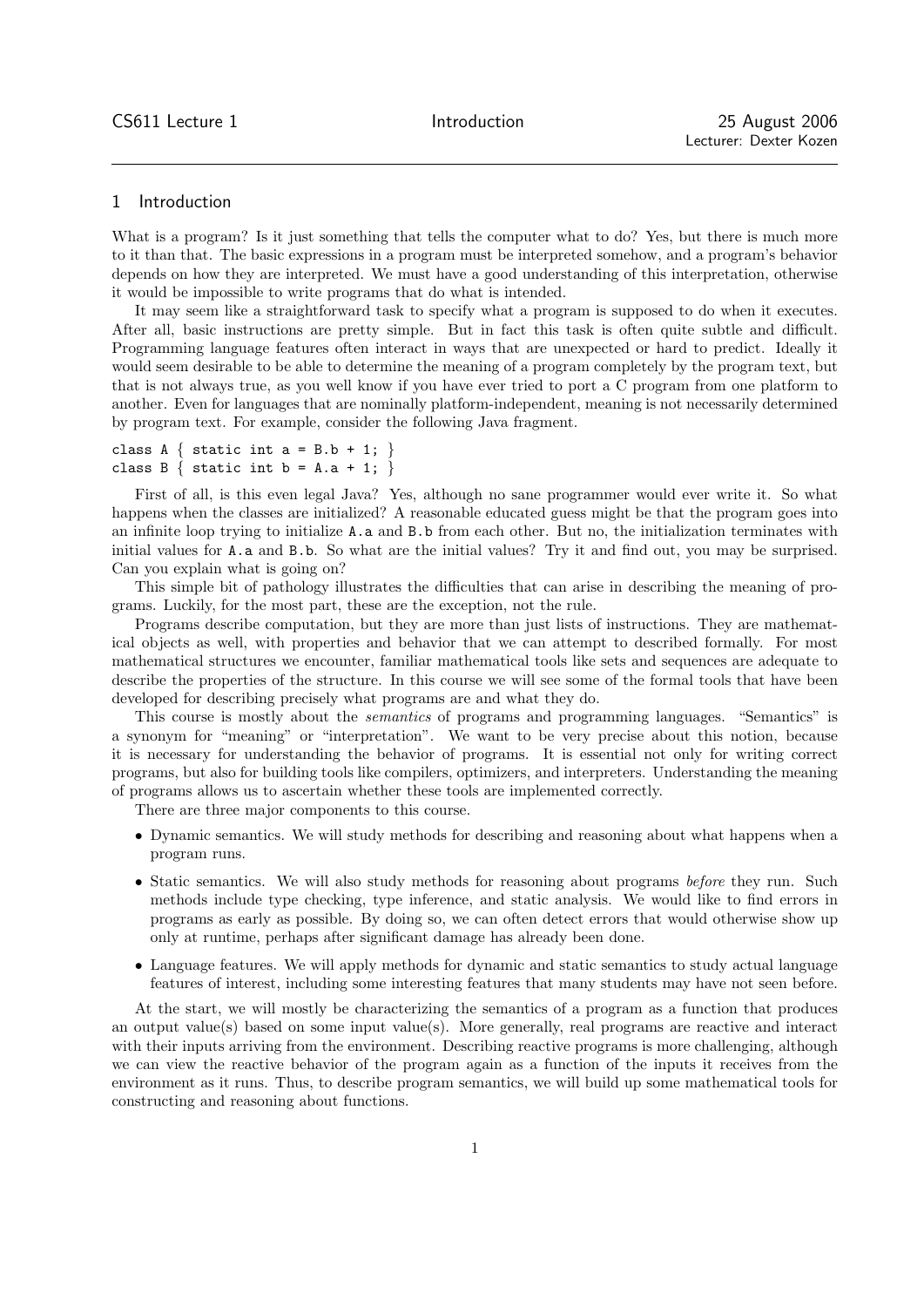#### 1.1 Binary Relations and Functions

Denote by  $A \times B$  the set of all ordered pairs  $(a, b)$  with  $a \in A$  and  $b \in B$ . A binary relation on  $A \times B$  is just a subset  $R \subseteq A \times B$ . The sets A and B can be the same, but they do not have to be. The set A is called the domain and B the codomain (or range) of R. The smallest binary relation on  $A \times B$  is the null relation  $\emptyset$  consisting of no pairs, and the largest binary relation on  $A \times B$  is  $A \times B$  itself. The *identity relation* on A is  $ID = \{(a, a) \mid a \in A\} \subseteq A \times A$ .

An important operation on binary relations is relational composition

$$
R; S = \{(a, c) \mid \exists b \ (a, b) \in R \land (b, c) \in S\},
$$

where the codomain of  $R$  is the same as the domain of  $S$ .

A (total) function (or map) is a binary relation  $f \subseteq A \times B$  in which each element of A is associated with exactly one element of B. There can be more than one element of A associated with the same element of B. If  $f$  is such a function, we write:

$$
f:A\to B
$$

In other words, a function  $f : A \to B$  is a binary relation  $f \subset A \times B$  such that for each element  $a \in A$ , there is exactly one pair  $(a, b) \in f$  with first component a.

The set A is the *domain* and B is the *codomain* or range of f. The *image* of f is the set of elements in  $B$  that come from at least one element in  $A$  under  $f$ :

$$
image(f) = \{x \in B \mid x = f(a) \text{ for some } a \in A\}
$$

$$
= \{f(a) \mid a \in A\}.
$$

This is also sometimes denoted  $f(A)$ , although this is an abuse of notation.

A partial function  $f : A \to B$  is a function  $f : A' \to B$  defined on some subset  $A' \subseteq A$ . The notation  $dom(f)$  refers to A', the domain of f.

A function  $f : A \to B$  is said to be *one-to-one* (or *injective*) if  $a \neq b$  implies  $f(a) \neq f(b)$  and *onto* (or surjective) if every  $b \in B$  is  $f(a)$  for some  $a \in A$ .

#### 1.2 Representation of Functions

Mathematically, a function is equal to its extension, which is the set of all its (input, output) pairs. One way to describe a function is to describe its extension directly, usually by specifying some mathematical relationship between the inputs and outputs. This is called an extensional representation. Another way is to give an *intensional*<sup>1</sup> representation, which is essentially a program or evaluation procedure to compute the output corresponding to a given input. The main differences are

- 1. there can be more than one intensional representation of the same function, but there is only one extension;
- 2. intensional representations typically give a method for computing the output from a given input, whereas extensional representations need not concern themselves with computation (and often do not).

This course is quite a bit about how to get from an intensional representation to a corresponding extensional representation.

## 2 The Lambda Calculus

The lambda calculus (or  $\lambda$ -calculus<sup>2</sup>,  $\lambda$ =Greek "L") was introduced by Alonzo Church and Stephen Cole Kleene in the 1930s to describe functions in an unambiguous and compact manner. The lambda calculus provides intensional representations of functions.

<sup>&</sup>lt;sup>1</sup>Note the spelling: *intensional* and *intentional* are not the same!

<sup>&</sup>lt;sup>2</sup>Why  $\lambda$ ? Church wanted to separate the bound variables from the unbound (free) variables and he used a caret on top of the bound variables.  $f(x) = x + yx^2$  was represented as  $\hat{x}.x + yx^2$ . Apparently, the printers could not handle the caret and it moved to the front and became a  $\lambda$ ; the expression became  $\lambda x \cdot x + yx^2$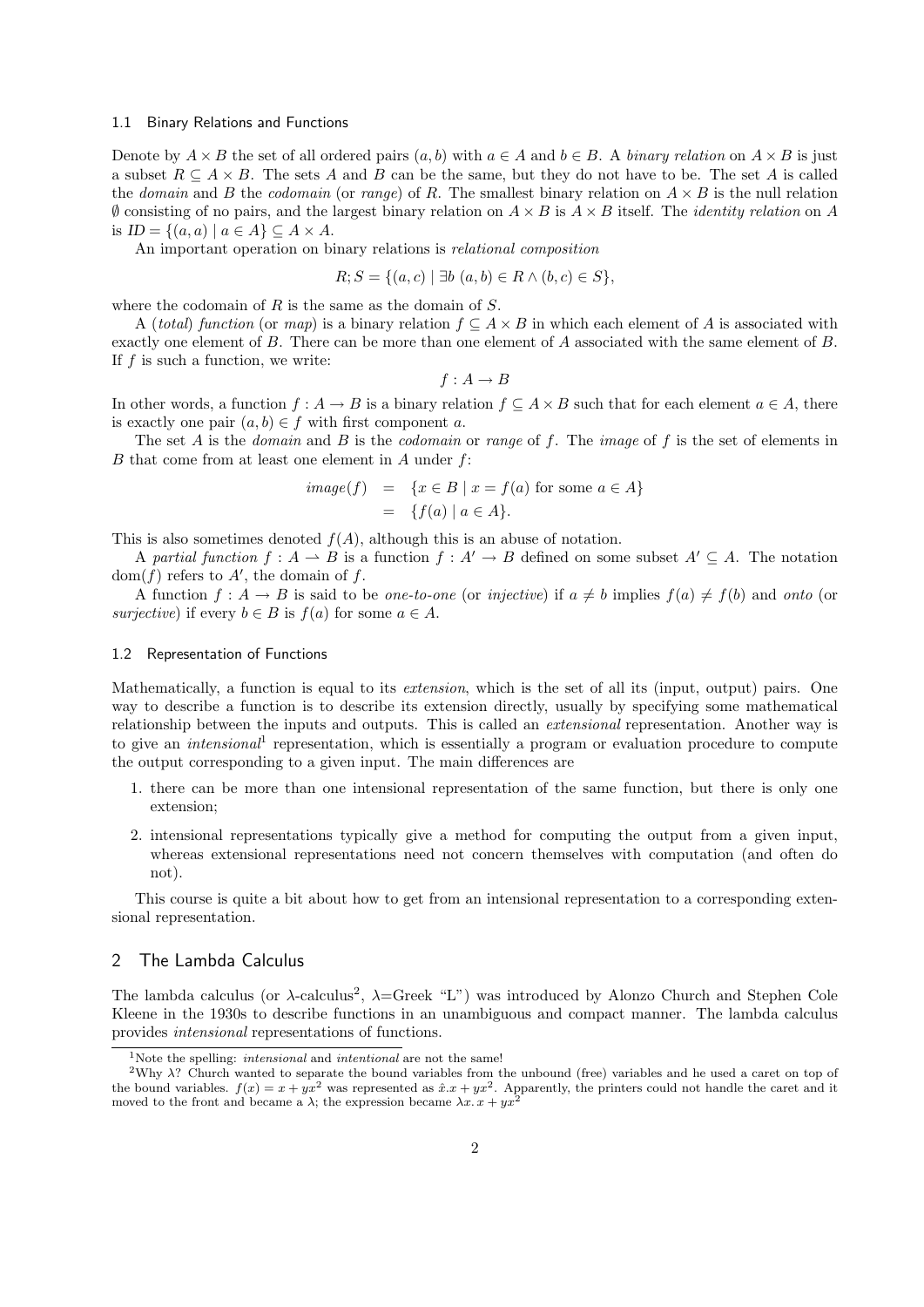Real programming languages such as Lisp, Scheme, Haskell and ML are based on the lambda calculus, although there are differences as well. Lisp was the first of these.

It is common to use lambda notation in conjunction with other operators and values in some domain, such as  $\lambda x. x + 2$ , but the *pure*  $\lambda$ -calculus has only  $\lambda$ -terms and only the operators of functional abstraction and functional application, nothing else. In the pure  $\lambda$ -calculus,  $\lambda$ -terms act as functions that take other λ-terms as input and produce λ-terms as output. Nevertheless, it is possible to code common data structures such as booleans, integers, lists, and trees as λ-terms. The λ-calculus is computationally powerful enough to represent and compute any computable function. It is thus equivalent to Turing machines in computational power.

#### 2.1 Syntax

The following is the syntax of the pure  $\lambda$ -calculus. A  $\lambda$ -term is defined inductively as follows. There is a countable set of variables Var.

- 1. Any variable  $x \in \mathbf{Var}$  is a  $\lambda$ -term.
- 2. If e is a  $\lambda$ -term, then so is  $\lambda x$ . e (functional abstraction).
- 3. If  $e_1$  and  $e_2$  are  $\lambda$ -terms, then so is  $e_1 \cdot e_2$  (functional application).

We often write  $e_1 e_2$  or  $e_1(e_2)$  for  $e_1 \tcdot e_2$ . Intuitively, this term represents the result of applying of  $e_1$  as a function to  $e_2$  as its input. The term  $\lambda x$ . e represents a function with input parameter x and body e.

We can abbreviate the above definition in BNF (Backus–Naur form) as

$$
e \ ::= x \mid e_1 \ e_2 \mid \lambda x. e.
$$

In mathematics it is common to define a function f by writing down what its value on a typical input would be. For example, we might define the squaring function on integers by writing  $f(x) = x^2$ . This is the same as writing  $f = \lambda x \cdot x^2$ . In mathematics, one often writes  $x \mapsto x^2$  to denote the same function anonymously, that is, without giving it a separate name; this is the same as writing  $\lambda x. x^2$ .

Here are some examples of  $\lambda$ -terms. The identity function is  $ID = \lambda x. x$ . A function that ignores its argument and return the identity function is  $\lambda x. \lambda a. a$ . This is the same as  $\lambda x.$  ID.

Parentheses are used to show explicitly how to parse expressions, but we also assign a precedence to the operators in order to save parentheses. The application operator  $\cdot$  binds tighter than  $\lambda$ -abstraction. Another way to view this is that the body of a  $\lambda$ -abstraction extends as far to the right as it can. For example,  $\lambda x. x \lambda y. y$  should be parsed as  $\lambda x. (x \lambda y. y)$ , not  $(\lambda x. x) (\lambda y. y)$ . If you want the latter, you have to use explicit parentheses. Application is *left-associative*, which means that  $e_1 e_2 e_3$  should be parsed as  $(e_1 e_2) e_3$ . It's never a bad idea to include parentheses if you aren't sure.

#### 2.2 Scope, Bound and Free Occurrences, Closed Terms

The scope of the abstraction operator  $\lambda x$  shown in the term  $\lambda x$ . e is the body e. An occurrence of a variable y in a term is said to be *bound* in that term if it occurs in the scope of an abstraction operator  $\lambda y$ ; otherwise, it is free. A bound occurrence of y is bound to the abstraction operator  $\lambda y$  with the smallest scope in which it occurs. Note that a variable can have bound and free occurrences in the same term, and can have bound occurrences that are bound to different abstraction operators.

A term is closed if all variables are bound.

In the term

$$
\lambda x. (x (\lambda y. y a) x) (\lambda x. x y),
$$

all three occurrences of x are bound. The first two are bound to the first  $\lambda x$ , and the last is bound to the second  $\lambda x$ . The first occurrence of y is bound, the a is free, and the last y is free, since it is not in the scope of any  $\lambda y$ .